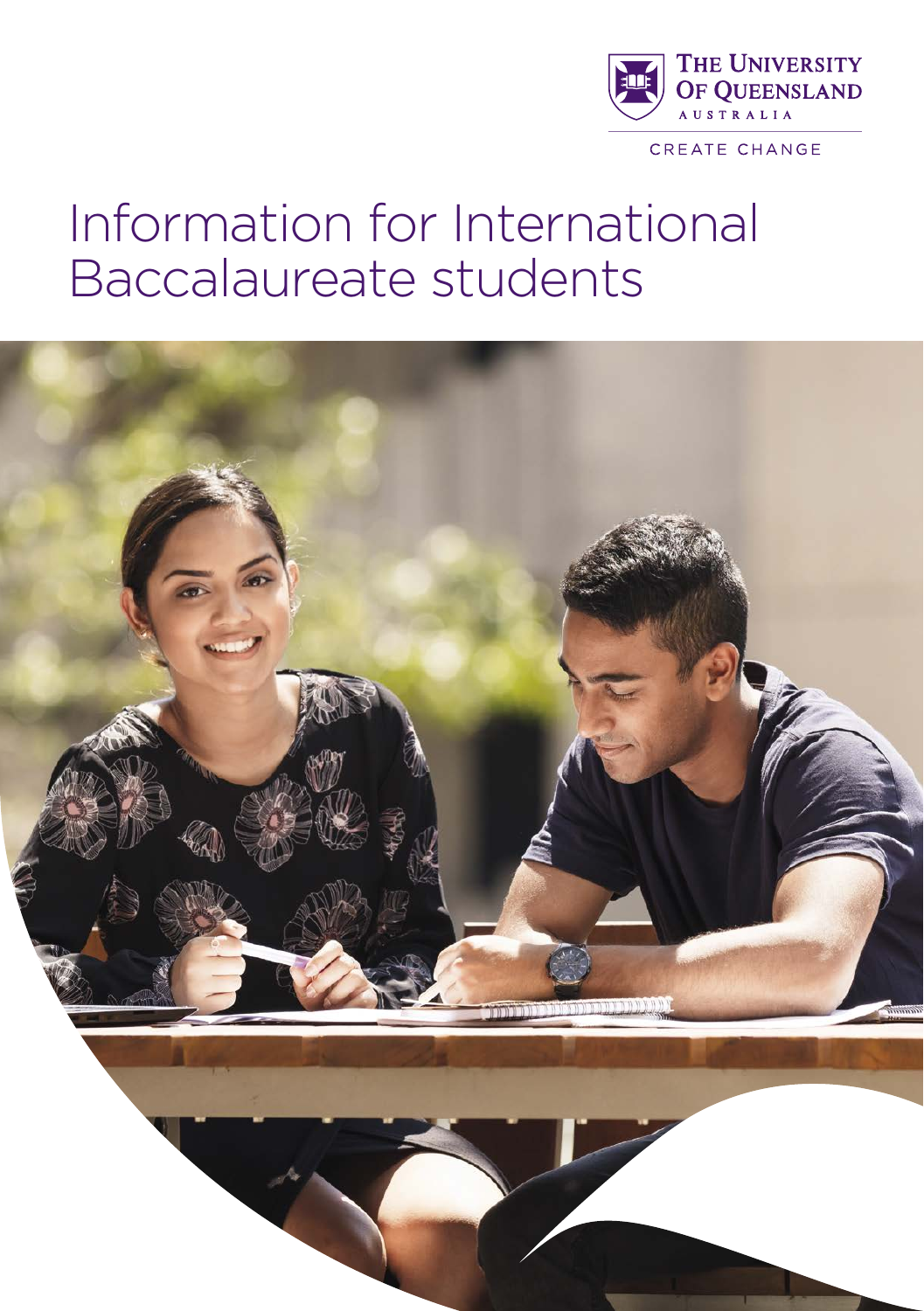# UQ welcomes International Baccalaureate students

Explore the academic and extracurricular opportunities UQ can offer you and make the most of your IB diploma.

As an International Baccalaureate (IB) diploma graduate, you are incredibly well prepared for success at UQ. The program's international flavour, academic rigour and emphasis on enquiry-based learning means you will enter university with a global outlook, excellent work ethic and critical thinking skills. UQ recognises this, and offers many opportunities for you to accelerate your studies.

# Credit and/or exemption for IB Students

You can receive credit for selected UQ courses if you achieve a specified grade in your final year of the IB. In some cases, an exemption rather than credit will be offered, with the table opposite outlining the minimum grades required. Depending on the structure of your degree program, IB courses studied and grades achieved, you may be awarded up to one semester (eight units) of credit towards your degree.

### **What does the award of credit mean?**

The award of credit means that you earn credit towards the completion of a program of study at UQ, which means you will need to complete fewer courses for your program. You may be awarded specified or unspecified credit, depending on the particular IB subject.

- Specified credit means that you do not have to undertake the specific course for which the credit is granted.
- Unspecified credit means that you are awarded credit towards an introductory-level UQ program, but the credit is not awarded for a specific UQ course.

#### **What does exemption mean?**

If you are offered an exemption, you do not have to undertake that particular course. Exemption does not earn credit towards your degree, but lets you progress more quickly

into advanced-level studies without having to undertake prerequisite courses at the introductory level.

#### **Who is eligible?**

The IB credit scheme is open to students who completed the IB in 2008 or later. Credit and/or exemption may be granted for studies in English, Music, Psychology, Mathematics, Biology, Chemistry, Computer Science and Economics. In the majority of cases, only IB subjects successfully completed at the Higher Level (HL) will be considered for the award of credit and/or exemption.

#### **How to apply for credit/exemption**

You can apply for credit and/or exemption once you have accepted an offer and enrolled. Download the form here: [uq.edu.au/study/docs/IB-credit.pdf](http://uq.edu.au/study/docs/IB-credit.pdf)

Lodge your completed application form directly with the UQ Student Centre on your campus, or send it to:

The UQ Student Centre Level 1, JD Story Building The University of Queensland Brisbane, Queensland 4072, Australia



# What does that mean?

**Bachelor's degree** A qualification awarded for the first level of study undertaken at university, typically requiring three to five years of study.

**Course** A component of study within a program, similar to a subject at high school.

**Dual major** Two majors studied in the same program as an extended area of specialised study (note that this is different to a dual program).

**Dual program** Two UQ degree programs undertaken at the same time (sometimes known as dual/parallel/combined/ double degree).

**Prerequisites** Courses that you have to pass before you can enrol in a particular course, providing you with the appropriate foundation knowledge.

**Program** A sequence of study leading to the award of a qualification such as a bachelor's degree, graduate diploma, or certificate.

**Units** Units represent the value of individual courses that contribute to the total requirement of an academic program. A standard full-time study load is eight units per semester.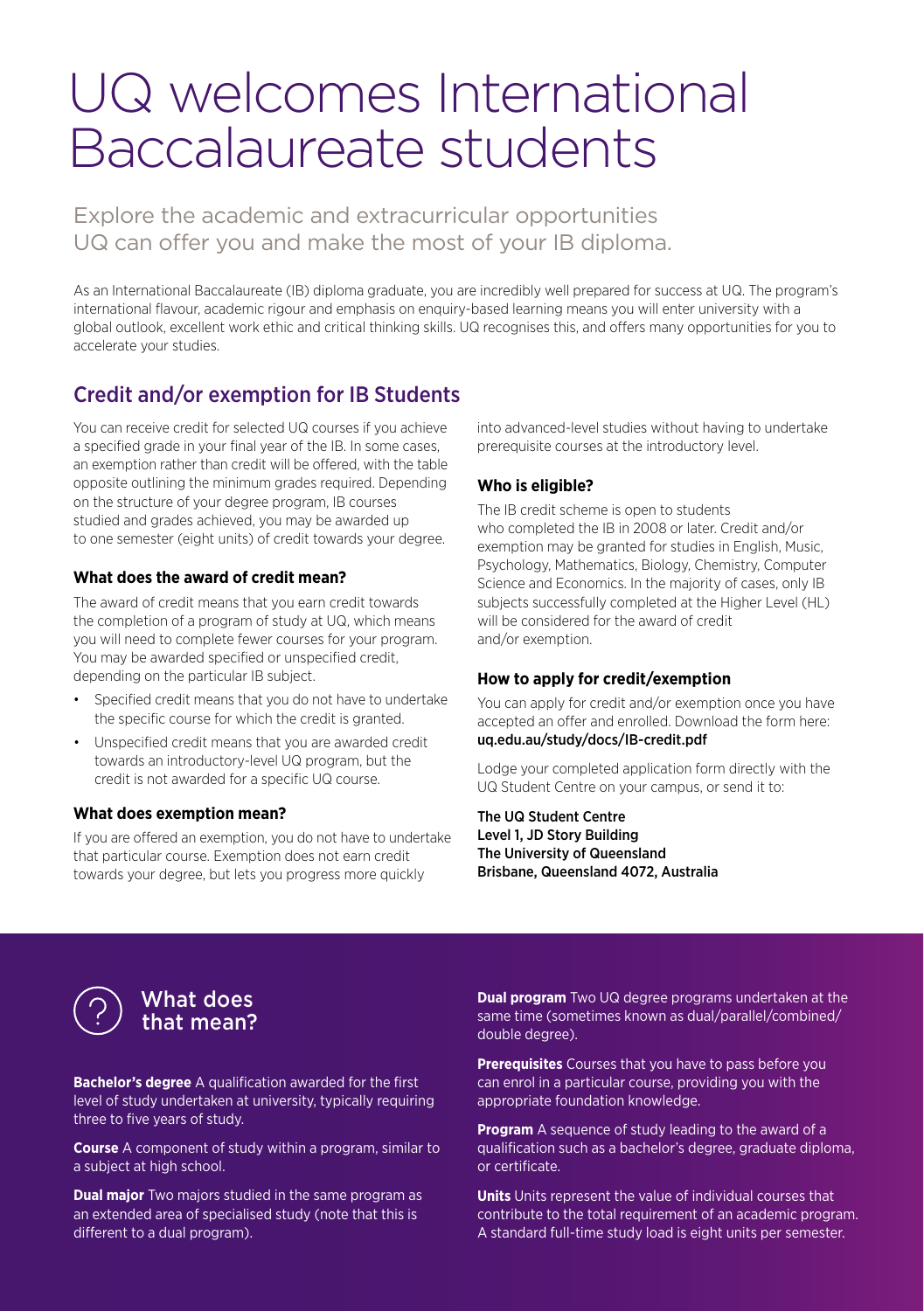# IB benefits at UQ

Depending on the study plan of your UQ program, how your IB studies are structured, and the results you achieve, you can gain up to one semester (eight units) of academic credit.

Check the tables below to find out which courses qualify you for credits and/or exemptions towards your degree, and how your language studies are recognised at UQ.

# Courses

| <b>IB Subject</b>                              | <b>Minimum</b><br>grade<br>required | Credit/exemption                                                                    |
|------------------------------------------------|-------------------------------------|-------------------------------------------------------------------------------------|
| Biology (HL)                                   | 6                                   | Specified credit for BIOL1020 (2<br>units)                                          |
| Chemistry (HL)                                 | 6                                   | Specified credit for CHEM1100 (2<br>units) or CHEM1004 (2 units)                    |
| Computer<br>Science (HL)                       | $\overline{6}$                      | Specified credit for CSSE1001 (2<br>units)                                          |
| Economics (HL)                                 | 6                                   | Exemption from ECON1010 (2 units)<br>and ECON1020 (2 units)                         |
| English (HL)                                   | $\overline{6}$                      | Specified credit for ENGL1800 (2<br>units)                                          |
| Mathematics<br>(HL)                            | 3                                   | Exemption from MATH1040 (2<br>units) and MATH1050 (2 units)                         |
| Mathematics<br>(SL)                            | $\overline{4}$                      | Exemption from MATH1040 (2 units)                                                   |
| Music (HL)                                     | $\sqrt{2}$                          | Unspecified credit for a music<br>elective at first-year level (2 units)            |
| Psychology (HL)                                | 6                                   | Specified credit for NEUR1020<br>(2 units) and exemption from<br>PSYC1030 (2 units) |
| Psychology (SL)                                | $6\overline{6}$                     | Exemption from PSYC1020 (2 units)                                                   |
| Sports, Exercise<br>and Health<br>Science (HL) | 6                                   | Eligible credit for BIOL1040 (2 units)                                              |
| <b>Business</b><br>Management (HL)             | 6                                   | Exemption for MGTS1301 (2 units)                                                    |



# Prerequisite subject equivalents

This table shows IB equivalents for UQ prerequisite subjects. IB students are required to achieve grades of 3 or better for HL, or 4 or better for SL.

| QLD                                                                  | <b>IB</b>                                                                                                                                                                             |  |
|----------------------------------------------------------------------|---------------------------------------------------------------------------------------------------------------------------------------------------------------------------------------|--|
| Biology or<br><b>Biological Science</b>                              | - Biology (HL or SL)                                                                                                                                                                  |  |
| Chemistry                                                            | - Chemistry (HL or SL)                                                                                                                                                                |  |
| <b>Farth Science</b>                                                 | - Environmental Systems and Societies<br>(HL or SL)                                                                                                                                   |  |
| English or<br>English as an Additional<br>Language or<br>I iterature | - English A1 or English A2 or English B<br>(HL or SL)<br>- English A: Literature (HL or SL)<br>- English A: Language and Literature<br>(HL or SL)                                     |  |
| <b>General Mathematics</b>                                           | - Mathematical Studies (SL)                                                                                                                                                           |  |
| Mathematical Methods                                                 | - Mathematics (HL or SL)<br>- Mathematical Methods (HL or SL)<br>- Mathematics: Applications and<br>Interpretations (HL or SL)*<br>- Mathematics: Analysis and Approaches<br>$(SL)^*$ |  |
| <b>Specialist Mathematics</b>                                        | - Mathematics (HL)<br>- Mathematical Methods (HL or SL)<br>- Further Mathematics (HL)<br>- Mathematics: Analysis and Approaches<br>$(HL)^*$                                           |  |
| Physics                                                              | - Physics (HL or SL)<br>- Physical Science (HL)<br>- Phys Chem Systems (HL)                                                                                                           |  |

\* New IB Diploma subjects. First exams will be completed in 2021.

# Languages

Students will need to complete the placement questionnaire at [languages-cultures.uq.edu.au/study/whats-my-language-level](http://languages-cultures.uq.edu.au/study/whats-my-language-level) to be placed in the appropriate stream. As a guide, the following table shows the minimum UQ entry point for those achieving a grade of 4 or better in the following IB subjects.

| <b>IB SUBJECT</b> | STANDARD LEVEL (SL) AND HIGHER LEVEL (HL) | <b>AB INITIO</b>                        |
|-------------------|-------------------------------------------|-----------------------------------------|
| Chinese           | Stream C (Post-secondary)                 | Stream B (Low Intermediate)             |
| French            | Stream C (Post-secondary)                 | Stream B (Intermediate)                 |
| German            | Stream B (Post-secondary)                 | Stream A (Beginners stream)             |
| Indonesian        | Stream B (Intermediate)                   | N/A                                     |
| Japanese          | Stream B (Intermediate)                   | Second-year Stream A (Beginners stream) |
| Korean            | Stream B (Post-secondary)                 | N/A                                     |
| Spanish           | Second-year Stream A (Post-secondary)     | Second-year Stream A (Beginners stream) |